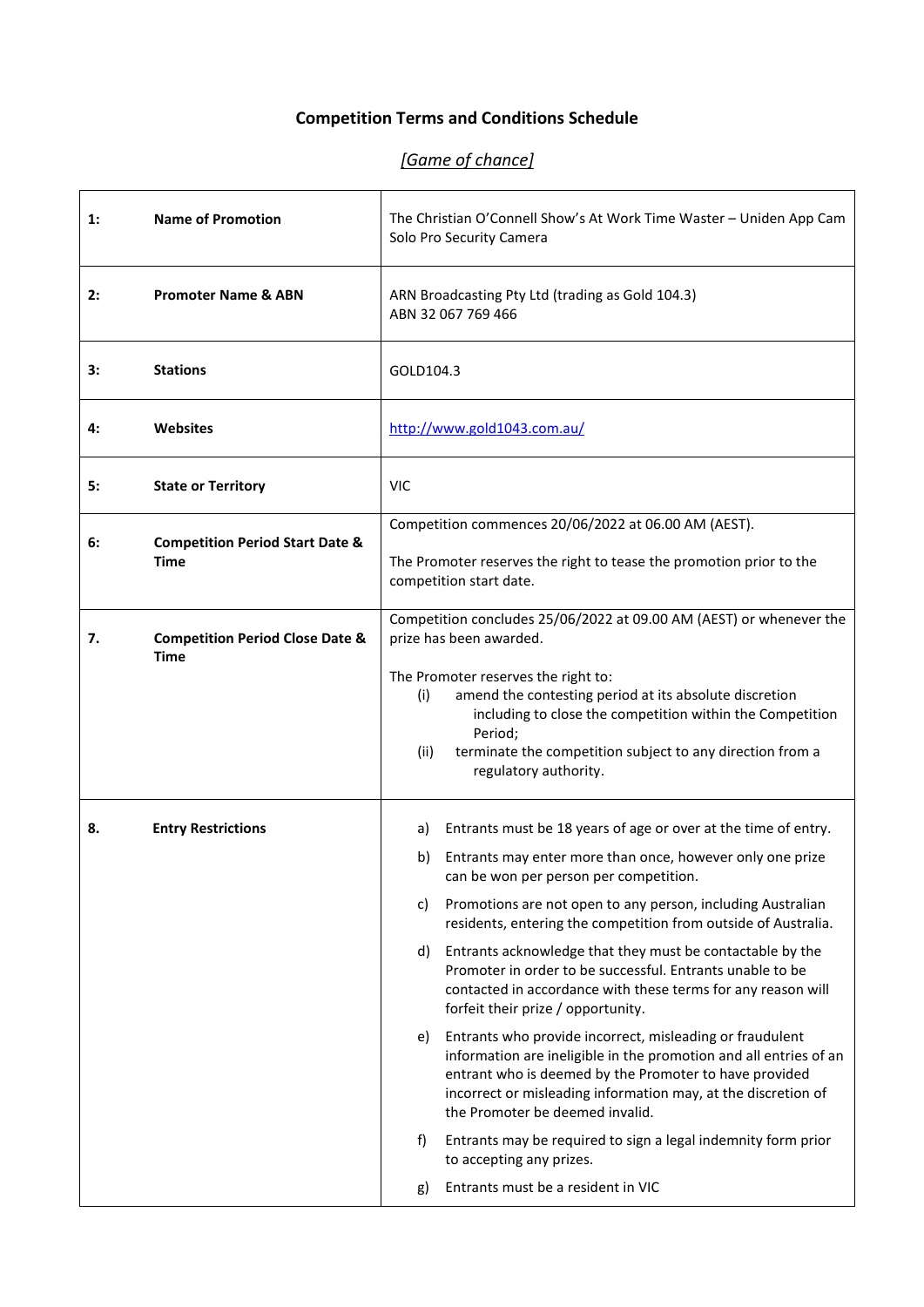|     |                              | h)                 | The Promoter reserves the right to give away clues or bonus<br>entries to registered iHeartRadio users via the iHeartRadio app.                                                                                                                                                                                                                                                                                                 |
|-----|------------------------------|--------------------|---------------------------------------------------------------------------------------------------------------------------------------------------------------------------------------------------------------------------------------------------------------------------------------------------------------------------------------------------------------------------------------------------------------------------------|
|     |                              |                    | <b>SMS entry for At Work Timewaster:</b>                                                                                                                                                                                                                                                                                                                                                                                        |
| 9.  | How to enter                 |                    | At various times during the Competition Period:                                                                                                                                                                                                                                                                                                                                                                                 |
|     |                              |                    | (a) The At Work Timewaster topic will be determined at the<br>Promoter's discretion and will be announced daily on air across<br>the competition period<br>(b) Listeners will be invited to text/SMS their entry to the At Work<br>Time Waster to The Christian O'Connell Show SMS line on 0475                                                                                                                                 |
|     |                              |                    | 03 1043;                                                                                                                                                                                                                                                                                                                                                                                                                        |
|     |                              |                    | (c) The promoter will select entries from the SMS line on 0475 03<br>1043 that they deem the 'best'                                                                                                                                                                                                                                                                                                                             |
|     |                              |                    | (d) The promoter will read the selected entries out on air, judging<br>the entries at their absolute discretion                                                                                                                                                                                                                                                                                                                 |
|     |                              |                    | (e) The promoter will award one (1) major prize to one (1) entry<br>which they deem the 'best' each day                                                                                                                                                                                                                                                                                                                         |
|     |                              |                    | (f) The phone number associated with the chosen text/SMS entry<br>will be deemed the winner at the Promoter's absolute<br>discretion, and no further correspondence will be entered into<br>(g) The winner will be notified by a text/SMS message.<br>(h) The Promoter does not accept responsibility for technical<br>errors or any text/SMS messages that are not delivered, or are<br>sent or delivered to the wrong number. |
|     |                              | <b>Other Entry</b> |                                                                                                                                                                                                                                                                                                                                                                                                                                 |
|     |                              |                    | At various times across the Competition Period the Promoter at its<br>absolute discretion may open alternative forms of entry.                                                                                                                                                                                                                                                                                                  |
|     |                              |                    | This may include but is not limited to entries via the [Station website via<br>the Promoter's representatives]. The Promoter will specify the specific<br>mechanic and rules for entry and selection either online, on air, or via<br>social media (as applicable).                                                                                                                                                             |
| 10. | <b>Limitation on entries</b> |                    | Entrants may enter the competition as many times as they wish,<br>however Entrants may only win one (1) prize each.                                                                                                                                                                                                                                                                                                             |
|     |                              |                    | If any duplicate entries are received from the same Entrant these will be<br>removed or deleted prior to the final draw or judging being conducted                                                                                                                                                                                                                                                                              |
| 11. | <b>Challenge Details</b>     | N/A                |                                                                                                                                                                                                                                                                                                                                                                                                                                 |
| 12. | <b>Judging Criteria</b>      |                    | Each valid entry will be individually judged (by representatives<br>of the Promoter) based, among other things, on creativity,<br>humour, suitability for radio.                                                                                                                                                                                                                                                                |
|     |                              | into.              | The Promoter's decision is final and no correspondence will be entered                                                                                                                                                                                                                                                                                                                                                          |
| 13. | <b>Draw Details</b>          | N/A                |                                                                                                                                                                                                                                                                                                                                                                                                                                 |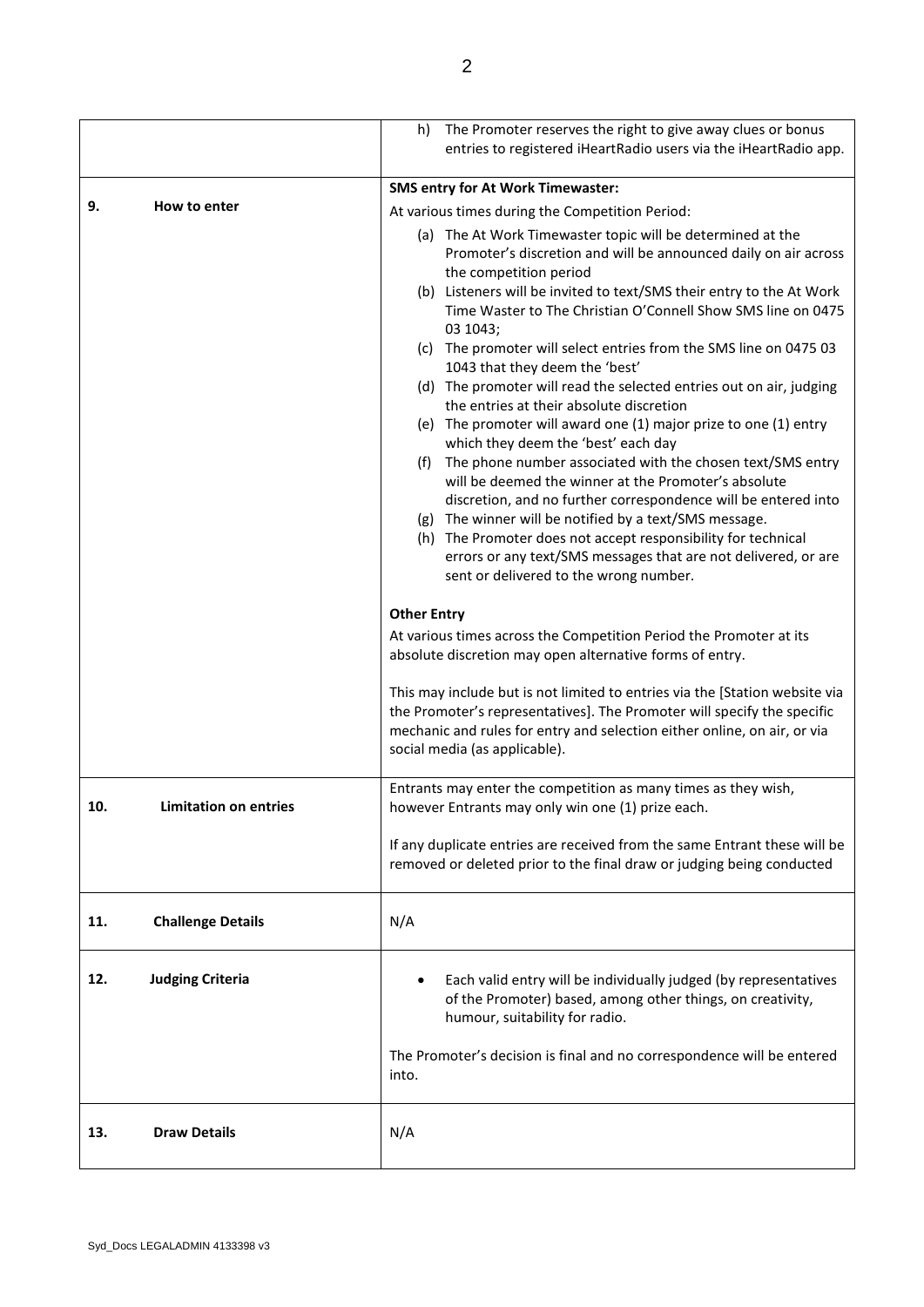| 14: | <b>Prize Details</b>                                       | There are up to five [5] prizes to be won for up to five [5] winners.<br>Each prize includes;                                                                                                                                                   |
|-----|------------------------------------------------------------|-------------------------------------------------------------------------------------------------------------------------------------------------------------------------------------------------------------------------------------------------|
|     |                                                            | 1X The Uniden App Cam Solo Pro Security Camera,<br>٠<br>The Wire-free Security Camera and Spotlight in 1.                                                                                                                                       |
| 15: | <b>Total Prize Value</b>                                   | Up to \$250 (inc GST)                                                                                                                                                                                                                           |
| 16: | <b>Winner Notification</b>                                 | Winners will be notified<br>via SMS                                                                                                                                                                                                             |
| 17. | <b>Publication Details</b>                                 | Winners of prizes valued at over \$500 (inc GST) will be published on the<br>Station Website 'WIN' Page.                                                                                                                                        |
|     |                                                            | Prizes must be claimed within three months of winning the prize.                                                                                                                                                                                |
| 18: | <b>Prize Claim and Delivery</b>                            | Prize fulfillment will be delivered by the promoter directly at the end of<br>the competition period.                                                                                                                                           |
|     |                                                            | Winners may be required to prove their identity and show evidence as<br>documented on their birth certificate, driver's licence or passport<br>before any prize is rewarded.                                                                    |
|     |                                                            | Winners may also be required to provide any documentation which the<br>Promoter and/or the Promoter's insurer reasonably requests for the<br>purposes of prize redemption.                                                                      |
|     |                                                            | If the prize has been arranged for a certain time/date then the winner<br>must be available to take this as specified by the Promoter. If the<br>winner is unable to facilitate this, then they may be required to forfeit<br>the prize.        |
|     |                                                            | Any unclaimed prizes will be forfeited.                                                                                                                                                                                                         |
|     |                                                            | The Promoter will not be liable for prizes that are damaged or lost in the<br>mail or not delivered to the winner due to external circumstances<br>outside of the Promoter's control. No compensation or replacement<br>prizes will be offered. |
| 19. | <b>Prize Claim Date and Time</b><br>& Unclaimed Prize Draw | <b>Prize Claim</b><br>Prizes must be claimed within three months of winning the prize.                                                                                                                                                          |
|     |                                                            | If the winner does not claim their prize(s) within the specified period,<br>they will forfeit their prize.                                                                                                                                      |
|     |                                                            | The Promoter will not be liable for prizes that are damaged or lost in the<br>mail or not delivered to the winner due to external circumstances<br>outside of the Promoter's control. No compensation or replacement<br>prizes will be offered. |
|     |                                                            | <b>Unclaimed prize draw</b><br>There will be no unclaimed prize draw.                                                                                                                                                                           |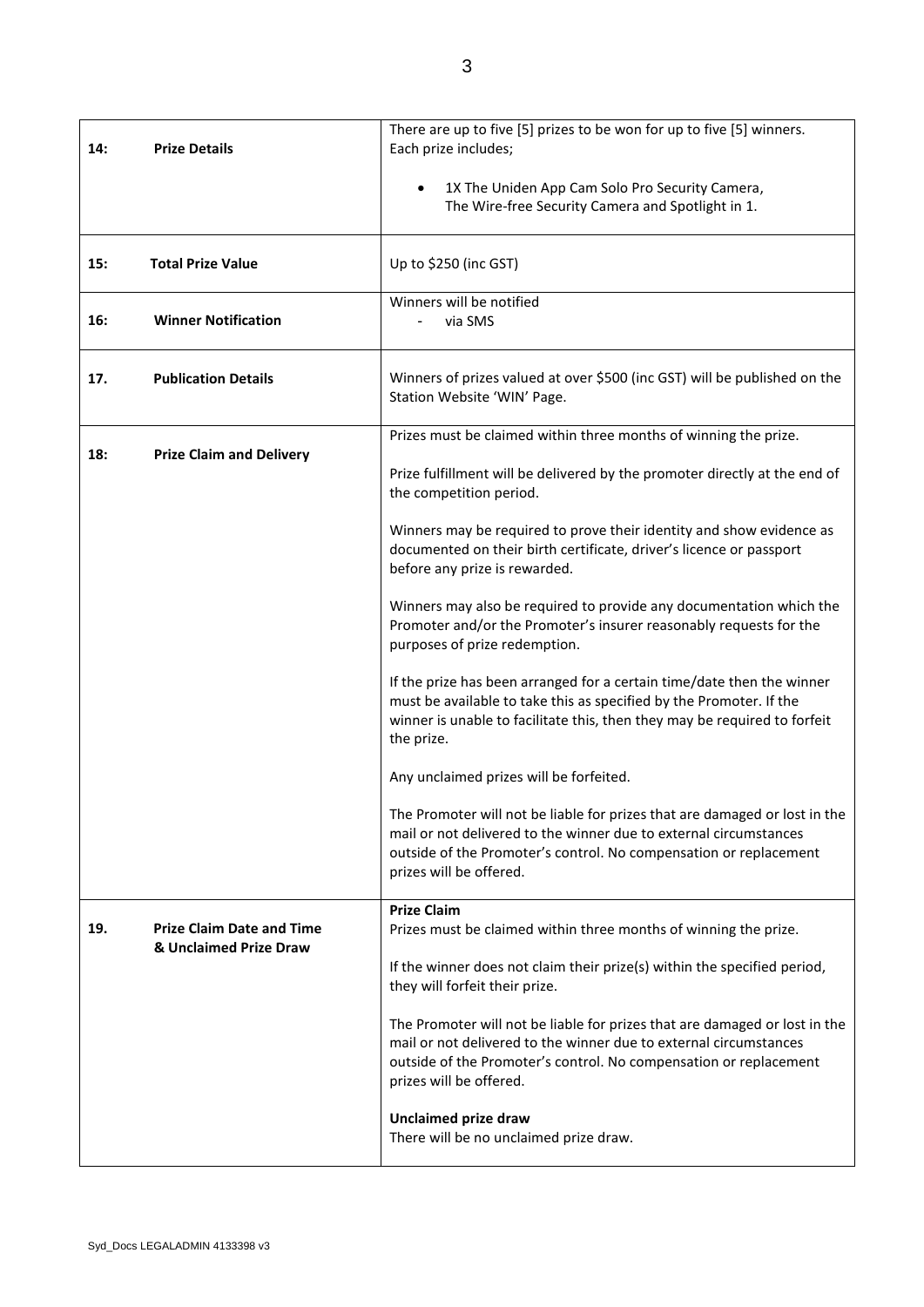| 20. | <b>Special conditions</b> | General<br>The Promoter's decision is final and no correspondence will be entered<br>into regarding the award of any prize or the pronouncement of a winner<br>or winners (as applicable).                                                                                                                                                                                                                                                                                                                                                 |
|-----|---------------------------|--------------------------------------------------------------------------------------------------------------------------------------------------------------------------------------------------------------------------------------------------------------------------------------------------------------------------------------------------------------------------------------------------------------------------------------------------------------------------------------------------------------------------------------------|
|     |                           | Prizes awarded are subject to availability and are at the complete<br>discretion of the Promoter.                                                                                                                                                                                                                                                                                                                                                                                                                                          |
|     |                           | Should any elements of the prize be changed, moved, cancelled or not<br>available for any unforeseen reason or for reasons outside of the<br>Promoter's control (including for example COVID-19), the Promoter<br>takes no responsibility and the Prize Winners will not be compensated.                                                                                                                                                                                                                                                   |
|     |                           | Prior to acceptance of any prize, the Promoter may require the winner<br>to sign documents including a prize acceptance form, consent to<br>broadcast (such as an image or footage release), liability or publicity<br>waiver or indemnity form. Any winner that fails to sign any required<br>documentation as requested by the Promoter may be disqualified from<br>the promotion.                                                                                                                                                       |
|     |                           | It may also be a condition of being a prize winner that winners be<br>available for on-air interviews and/or in-studio and/or on location<br>interviews, photos or videos as part of redeeming a prize.                                                                                                                                                                                                                                                                                                                                    |
|     |                           | Should there be any technical malfunctions for any reason, the<br>Promoter has the option to extend the time period for giveaways<br>and/or change the specified day. The Promoter will then stipulate on air<br>the new end time of the competition. Where applicable, contestants<br>may at the absolute discretion of the Promoter be awarded the prize off<br>air.                                                                                                                                                                     |
|     |                           | <b>Information collected</b><br>The Entrant acknowledges and agrees that their personal information<br>will be collected for the purpose of administering the competition and<br>arranging for the prize to be provided to the winning Entrants, and<br>otherwise in accordance with the Promoter's privacy statement at<br>http://www.arn.com.au/about-us/privacy-policy/.                                                                                                                                                                |
|     |                           | <b>Contesting dates</b><br>Contesting dates for prize giveaways is at the absolute discretion of the<br>Promoter. Should for any reason the contesting dates need to change<br>(for example, due to talent being unavailable, technical difficulties with<br>the phones or other equipment, and/or any changes to prize<br>availability) the Promoter will communicate the date change on air,<br>online and/or on social. The Promoter also has the option to extend the<br>existing contesting day should it be required for any reason. |
|     |                           | Promoter's right to request further information<br>The Promoter, in its sole and absolute discretion, may request for more<br>information with respect to an entry. Contact by the Promoter or the<br>Station does not mean that the entry is deemed the winner.                                                                                                                                                                                                                                                                           |
|     |                           | Promoter's right to exclude any entrant<br>The Promoter reserves the right to exclude any entrant in its absolute<br>discretion, including should it deem an entrant to be unsuitable for<br>participation in the promotion.                                                                                                                                                                                                                                                                                                               |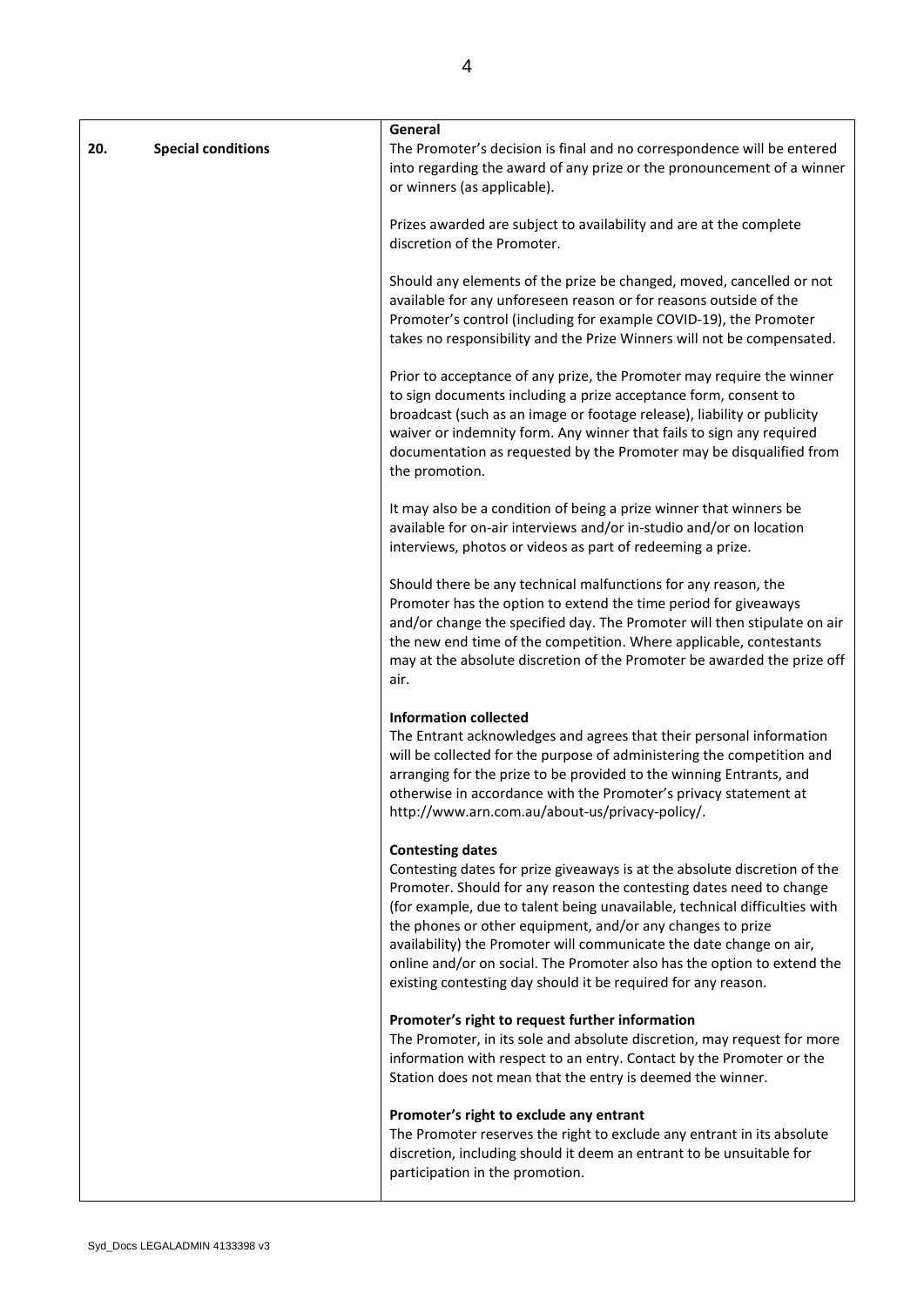| Photos/Videos/25 word answers and other material submitted as part<br>of Entry              |
|---------------------------------------------------------------------------------------------|
| By entering this competition, Entrants agree that:                                          |
| All photos, videos or other material submitted as part of their<br>entry are owned by them; |
| Materials do not contain images or copyright materials of<br>$\bullet$                      |
| anyone else unless they have the express consent of that                                    |
| person(s);                                                                                  |
| Materials do not contain anything which is (as determined by                                |
| the Promoter in its discretion) obscene, defamatory,                                        |
| discriminatory or otherwise inappropriate.                                                  |
| For the avoidance of doubt, the Promoter reserves the right to                              |
| invalidate any entry which does not meet the criteria above.                                |
|                                                                                             |
| <b>Phone calls</b>                                                                          |
| If an entrant's phone line drops out, or for any reason the entrant's                       |
| answer is inaudible, or the announcers are unable to hear the entrant                       |
| on the phone line, the Promoter (in its sole and absolute discretion)                       |
| may decide to replace the selected entrant by randomly selecting                            |
| another entrant who has called through to the Station.                                      |
|                                                                                             |
| Pre-record where the contesting segment cannot run live                                     |
| Should the contesting segment not be able to run live, the Promoter will                    |
| pre-record a segment with entrants from the list which will run on the                      |
| pre-recorded show day. Any listener who is chosen to participate in a                       |
| pre-recorded segment will be made aware at the time of participating.                       |
| Anyone who takes part in a pre-recorded segment will have their minor                       |
| or major prizes awarded in accordance with a 'live' segment win.                            |
| Any listener who is chosen to participate in a pre-recorded segment                         |
| must not make any statement, announcement or comment to the                                 |
| public or any media regarding their participation, without the express                      |
| prior approval of the Promoter.                                                             |
| Consent to further contact by the Station                                                   |
| By entering this Promotion you agree that the Promoter or its related                       |
| entities can contact you for future promotions, including but not limited                   |
| to, using your details and broadcasting them on air and/or online.                          |
|                                                                                             |
| The Promoter will only collect and use your details in accordance with                      |
| its Privacy Policy at http://www.arn.com.au/about-us/privacy-policy/                        |
| Consent to broadcast participation in contest                                               |
| By entering this competition, Entrants grant to the Promoter a                              |
| perpetual, non-exclusive, royalty free licence to use their name, image,                    |
| voice, likeness, biographic information or any other material that                          |
| identifies them, including any photographic, visual or sound recordings                     |
| of the same (collectively, Recordings), for the purposes of conducting                      |
| the competition and for marketing and promotional purposes. This                            |
| licence includes any social media material published in accordance with                     |
| the Competition.                                                                            |
|                                                                                             |
| Indemnity                                                                                   |
| Contestants indemnify the Promoter and its related entities against any                     |
| claim, action, proceeding, loss or expense arising out of any liability for                 |
| claims by a third party, or any claims they may have, caused by or in                       |
| connection with their participation in the Competition or the                               |
| acceptance of any prize. The Promoter has no ongoing liability to the                       |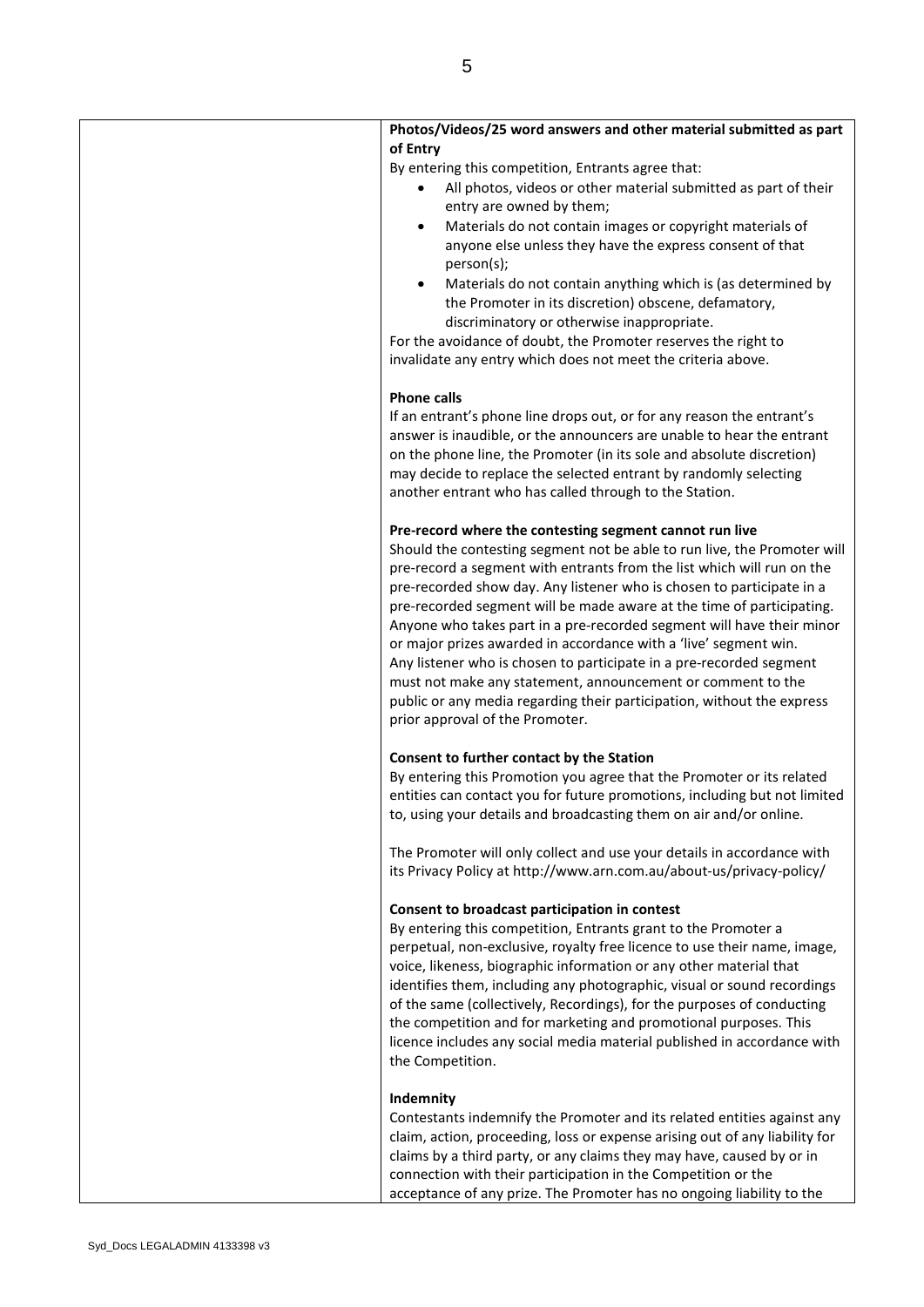| entrant or their nominated person, for any reason whatsoever.                                                                                                                                                                                                                                                                                                                                                                                                                                                                                                             |
|---------------------------------------------------------------------------------------------------------------------------------------------------------------------------------------------------------------------------------------------------------------------------------------------------------------------------------------------------------------------------------------------------------------------------------------------------------------------------------------------------------------------------------------------------------------------------|
| <b>Clues and Hints</b><br>The Promoter reserves the right to provide hints and clues prior to the<br>contesting segment. Clues may be given away, without limitation, via<br>television, websites, social networking sites and/or on the radio, at the<br>absolute discretion of the Promoter. Clues and hints may be also<br>provided to the contestant during the quiz. Clues and hints will be given<br>at the complete discretion of the Promoter who reserves the right to<br>award additional clues or hints but is under no obligation or expectation<br>to do so. |
| Facebook/Instagram/Twitter<br>The Promoter reserves the right to solicit for entrants on Facebook,<br>Instagram and Twitter and invite them to register for the Promotion.                                                                                                                                                                                                                                                                                                                                                                                                |
| When entering this Promotion, you agree to release Facebook,<br>Instagram and Twitter from all liability and claims arising out of or in<br>connection with the Promotion or these terms and conditions.                                                                                                                                                                                                                                                                                                                                                                  |
| You acknowledge and agree that your entry must be in accordance with<br>Twitter, Instagram and Facebook's Statement of Rights and<br>Responsibilities and can be removed at any time by the Promoter or<br>otherwise in accordance with Twitter, Instagram and Facebook's<br>Statement of Rights and Responsibilities.                                                                                                                                                                                                                                                    |
| The Competition is in no way sponsored, endorsed, administered by, or<br>associated with Facebook and Twitter. Any questions, comments, or<br>complaints regarding the Promotion should be directed to the<br>Promoter.                                                                                                                                                                                                                                                                                                                                                   |
| When entering the Promotion, you are providing your information to<br>the Promoter and not to Facebook, Instagram or Twitter.                                                                                                                                                                                                                                                                                                                                                                                                                                             |
| Costs associated with accessing the Facebook, Instagram or Twitter<br>pages or accounts remain an Entrant's responsibility and may vary<br>depending on the internet service or telecommunications provider<br>used.                                                                                                                                                                                                                                                                                                                                                      |
| Special conditions for event tickets<br>If a prize comprises tickets or attendance at any function, screening,<br>event or performance, the Promoter accepts no responsibility or liability<br>in respect of the function, screening, event or performance.                                                                                                                                                                                                                                                                                                               |
| Should the function, screening, event or performance be cancelled,<br>postponed or otherwise varied, including but not limited to the<br>substitution of any promoted performers, then the Promoter has no<br>responsibility to provide alternate or substitute tickets or to provide any<br>cash equivalent in substitute for the tickets.                                                                                                                                                                                                                               |
| Any tickets awarded as part of a prize are subject to the event venue<br>and ticket terms and conditions, including any applicable age<br>restrictions, and any conditions placed by the event providers.                                                                                                                                                                                                                                                                                                                                                                 |
| The winner will in all respects be bound by and comply with the terms<br>and conditions applicable to such function, screening, event or<br>performance including but not limited to the requirements for                                                                                                                                                                                                                                                                                                                                                                 |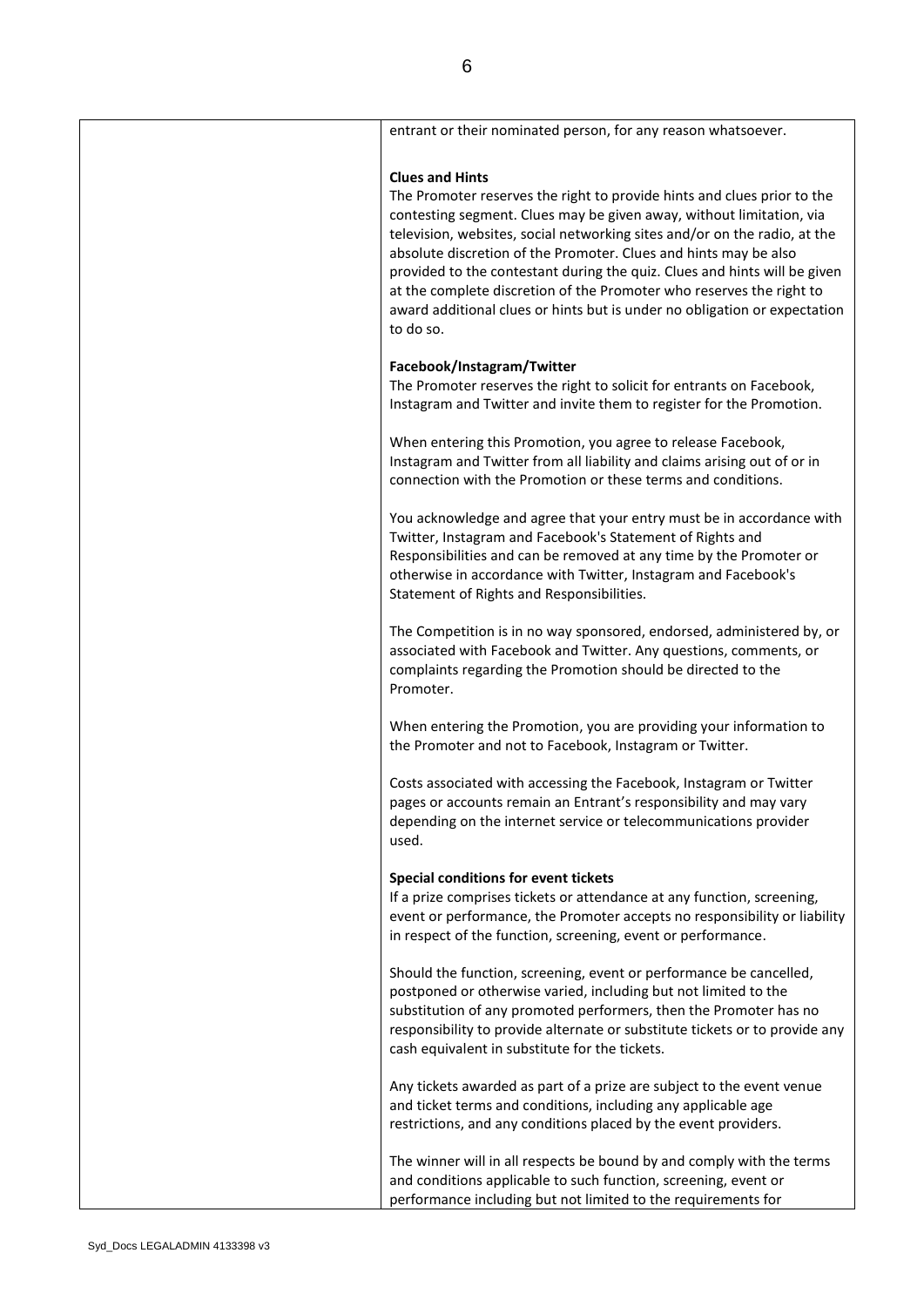| responsible service of alcohol and the right of the Promoter, the<br>organiser of such a function, screening, event or performance, or their<br>respective contractors or representatives the right to refuse the winner<br>and/or any guests of the winner entry or service. |
|-------------------------------------------------------------------------------------------------------------------------------------------------------------------------------------------------------------------------------------------------------------------------------|
| If the prize includes attending an event where alcohol is served, then a<br>winner and any accompanying guests must be 18 years of age or over<br>and must carry with them at                                                                                                 |
| The Promoter and event organisers hereby expressly reserve the right<br>to eject any winner and any companion for any inappropriate<br>behaviour, including but not limited to intoxication, whilst participating<br>in any element of the prize.                             |

**The Australian Radio Network General Terms and Conditions as published on the Station Website and available from the Stations reception on request subject to such variations may be provided for in this Schedule.**

# **AUSTRALIAN RADIO NETWORK**

### **General Terms and Conditions for Promotions & Competitions**

The following document covers all promotions and competitions run by this radio station both On-Air & Online. There are sometimes additional Terms and Conditions applicable to certain competitions, these competition specific Terms can be found in the link under the relevant competition section contained on this site.

#### 1. **THIS DOCUMENT:**

- 1.1 The following General Terms & Conditions apply to all competitions, giveaways and promotions ("**Promotion/s**") run by this ("**Radio Station**").
- 1.2 In the event that a Competition Terms and Condition Schedule ("**Schedule**") has been published in respect of a Promotion then these General Terms and Conditions are subject to all terms and variations as are specified in the Schedule for the purposes of that Promotion.
- 1.3 The "**Promoter**" is the operating entity of the Radio Station unless otherwise specified in a Schedule for the Promotion.
- 1.4 These General Terms and Conditions and the terms and conditions of any applicable Schedule are collectively referred to as the "**Terms and Conditions**".

#### 2. **CONDITIONS OF ENTRY:**

2.1 By submitting an entry to a Promotion, the entrant acknowledges and agrees to be bound by the Terms and Conditions.

#### 3. **WHO MAY ENTER PROMOTIONS:**

3.1 Promotions are open to permanent residents in the State or Territory in which details of the Promotion are broadcast by the Radio Station unless otherwise specified in the Terms and Conditions.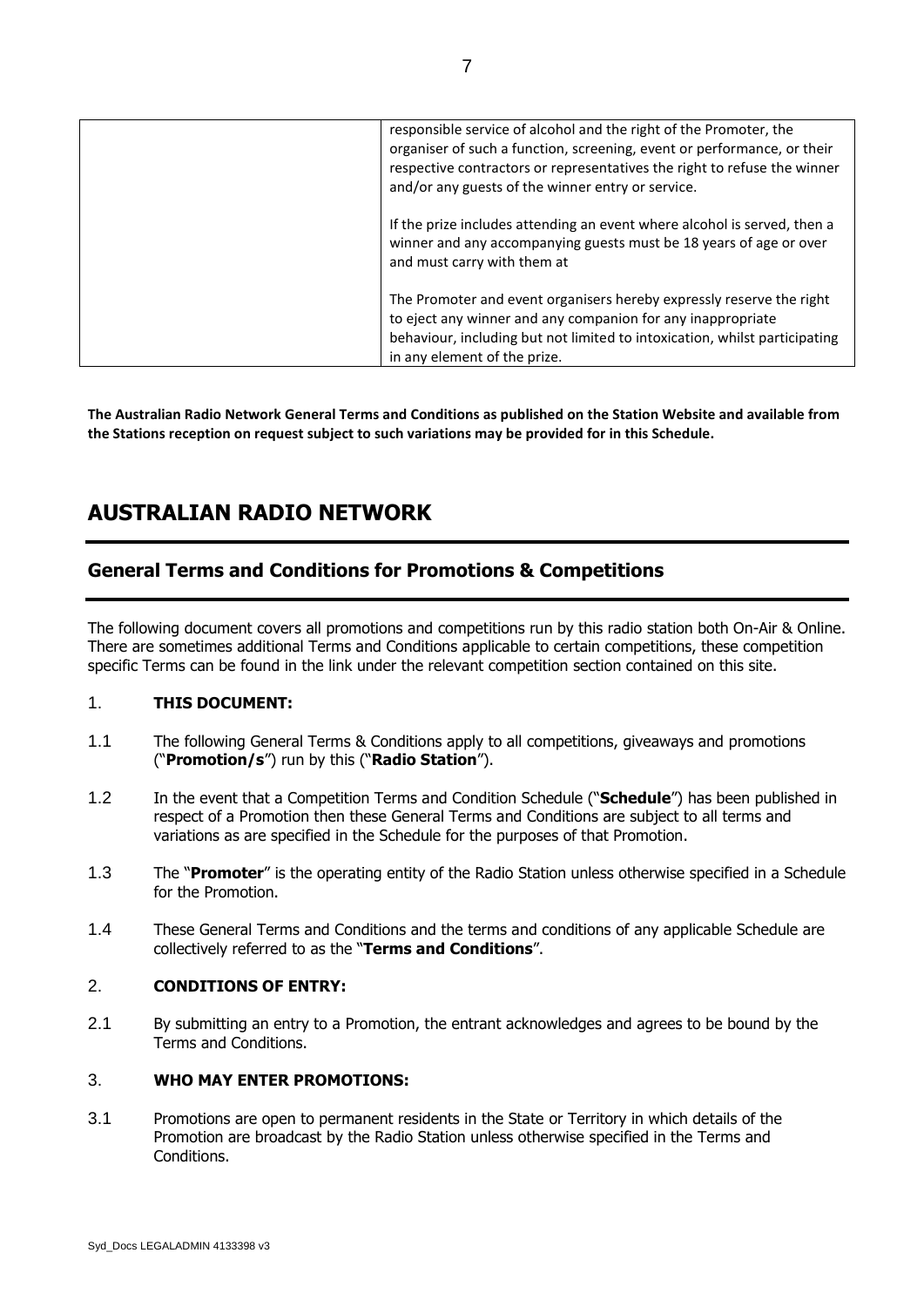- 3.2 Some Promotions will only be open to persons who are 18 years of age or older at the time of lodging their entry.
- 3.3 The Promoter may specify health, fitness or other requirements for entry if a Promotion requires any form of participation on the part of the entrant or other persons. Such requirements will be determined by the Promoter at its discretion with regard to the health and safety of all participants.
- 3.4 The Promoter may at its discretion withdraw or exclude any person from the Promotion or participation in any prize based on that person's health or medical history.
- 3.5 Unless otherwise stated in a Schedule for a Promotion, each entrant may only enter a Promotion once.
- 3.6 Entries can only be made in an individual's own name and in their own capacity and no entry can be made for or on behalf of any other person, venture or organisation.
- 3.7 Promotions are not open to:
	- (a) employees of, or contractors to, the Promoter or any of its agencies involved with the Promotion;
	- (b) the spouse, de facto spouse, parent, natural or adopted child, or sibling (whether natural or adopted by a parent) of such employees and contractors (whether or not they live in the same household);
	- (c) any person who is discovered to have used or attempted to use any more than one name in order to qualify to win any Promotion run by the Promoter except in the case of a legal change of name;
	- (d) any person where that person or anyone from the same family or household has won a prize or prizes from the Promoter on the radio station or on any station owned or controlled by the Australian Radio Network valued either individually or collectively at more than **\$500 in the 30 days** prior to the commencement of the Promotion, or **\$20,000 in the 6 months** prior to the commencement of the Promotion.
- 3.8 Entrants must not have any prior criminal convictions, AVOs or Police records and the Promoter reserves the right to terminate their involvement with the Entrant if this sub-clause is found to be in breach at any time throughout the contesting period.
- 3.9 All contestants acknowledge and agree that the Promoter can rely on the Terms and Conditions and in particular, this Clause 3 even if the Promoter only learns of a person's ineligibility after the Promoter has or appears to have awarded the prize to the ineligible person. In those circumstances, the Promoter can require return of the prize or payment of its value to the Promoter.

#### 4. **ENTRY REQUIREMENTS:**

- 4.1 All entries must be lodged in accordance with the requirements of the Terms and Conditions for the specific Promotion.
- 4.2 The Promoter is entitled at its sole discretion to reject or disqualify any entry which it determines to be incomplete or ineligible or which in the sole opinion of the Promoter contains unlawful, defamatory, offensive or other material which if published or broadcast would place the business interests of the Promoter at risk or adversely effect the goodwill, name or reputation of the Promoter.
- 4.3 All entries in any form, whether written or delivered by email, telephone, SMS or otherwise are deemed received only upon actual receipt of a complete and eligible entry by the Promoter. In the case of online entries by way of website or other communication application, an entry will not be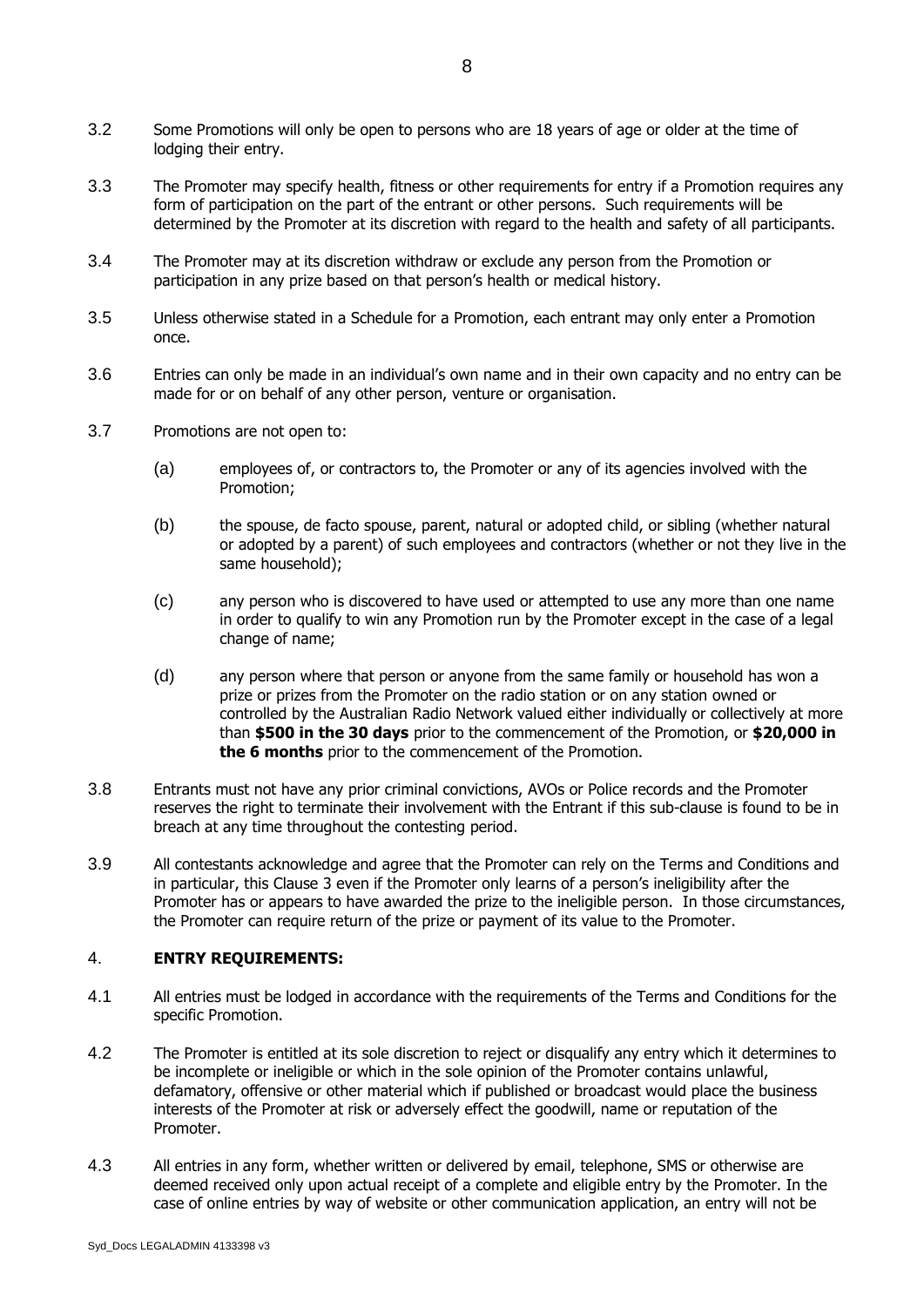deemed received unless and until a complete and legible entry is received onto the Promoter database. The Promoter shall have no responsibility for the failure of any means of communication whether within the Promoter's control or otherwise.

4.4 Where entries are made by SMS, the maximum cost of each SMS is 55 cents (including GST). Participation will only be open to entries submitted from the Participant's own telephone and where such telephone allows caller ID, is SMS compatible and is connected via a service provider which allows the receipt of text and premier messaging.

#### 5. **PRIZES:**

- 5.1 All prizes will be awarded either:
	- (a) where a Schedule applies in respect of the Promotion, as provided for in that Schedule; or
	- (b) in other cases as is published by the Promoter in respect of the Promotion.
- 5.2 All prizes must be collected within 3 months of the date of notification of winners as provided for below. Subject to the regulatory requirements of the individual States or Territories, prizes not collected within 3 months will be forfeited and will be redistributed into the prize pool of the associated station and used for alternative contest giveaways. See clause 16 regarding Prize Claim and Delivery.
- 5.3 All prize items are valued based on recommended retail pricing inclusive of GST and the Promoter takes no responsibility for any variation in item values.
- 5.4 Any taxes which may be payable as a consequence of a winner receiving the prize are the sole responsibility of that winner.
- 5.5 Prizes are non-transferable and may not be redeemed for cash.
- 5.6 All "cash" prizes will be paid to by bank transfer to the winner's nominated bank account. Payments will only be made to the account owned by the winner. Winner's must provide the correct details for their nominated bank account and they will not be compensated if incorrect details are provided resulting in cash prizes being paid to the wrong account. Alternatively, winners can request a cheque be drawn, payable to the winner only.
- 5.7 If the specified prize becomes unavailable due to general unforeseen circumstances, the Promoter may substitute a prize of like or equal value, subject to state regulations.
- 5.8 If the specified prize becomes unavailable due to acts of terrorism or acts of god (IE earthquake or other natural disaster). The Promoter and its associated promotional partners will not be liable for replacement of any prize.
- 5.9 If a prize comprises tickets or attendance at any function or event, the Promoter accepts no responsibility or liability in respect of the function or event. Should the function or event be cancelled, postponed or otherwise varied, including but not limited to by the substitution of the promoted performers, then the Promoter has no responsibility to provide alternate or substitute tickets or to provide any cash equivalent in substitute for the tickets. The winner will in all respects be bound by and comply with the terms and conditions applicable to such event or performance including but not limited to the requirements for responsible service of alcohol and the right of the Promoter, the organiser of such a function or event or their respective contractors or representatives the right to refuse the winner and/or any guests of the winner entry or service.
- 5.10 Where a prize includes backstage or other opportunities to meet performers or celebrities, all such opportunities are at the discretion of the relevant artist or celebrity and their management and the Promoter will not be responsible or liable in the event that such meet and greet opportunities do not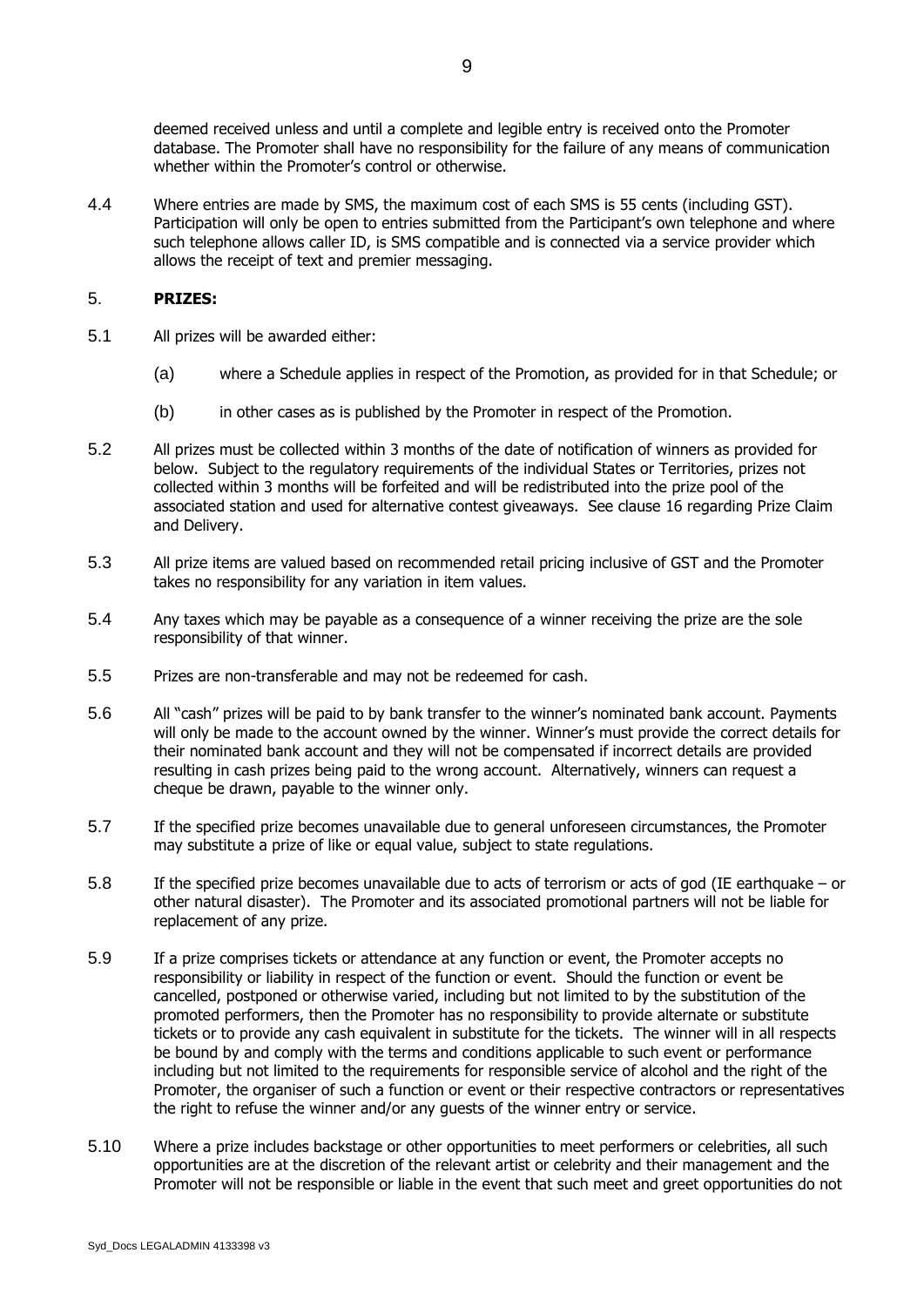take place and no replacement tickets, cash substitute or other compensation will be payable in any form by the Promoter in these circumstances.

- 5.11 If a prize includes attending an event where alcohol is served, then a winner and any accompanying guests must be 18 years of age or over and must carry with them at all times during such event valid photographic identification and must provide such proof of age for inspection on request.
- 5.12 If a prize comprises vouchers, then all vouchers will be subject to the terms and conditions of the provider of the vouchers and the expiry date specified by the provider of the voucher.
- 5.13 Unless otherwise specified, the class of travel for a travel prize incorporating an airfare is economy class.
- 5.14 Any prize comprising accommodation will be for accommodation costs only and does not include additional charges (such as mini bar, in-room entertainment, dry cleaning, room service or other additional charges) unless additional room service or other related charges are expressly stated to be included in the Schedule for the Promotion.
- 5.15 All prizes awarded are for the benefit of the entrant only unless otherwise specified in a Schedule for the Promotion and are non-transferable. Prizes must be used within the applicable time frames and dates specified for the purposes of the Promotion and may be subject to availability and school holiday or peak season exclusions.
- 5.16 Where a prizes includes travel, it is the responsibility of the winner to take out appropriate travel and related insurance at their own cost.
- 5.17 If a prize includes overseas travel then unless otherwise specified in a Schedule for the Promotion, the prize will exclude applicable Government taxes and charges. It is the responsibility of the entrant to ensure they and any accompanying persons hold valid passports and comply with all legal and regulatory requirements for the travel component of any prize. All travel is at the entrant's own risk and the Promoter accepts no liability or responsibility whatsoever in respect of loss or injury caused during such travel. Failure for any reason to utilise a prize comprising travel within the specified dates will result in the forfeiture of the prize.
- 5.18 The Promoter may at its absolute discretion withdraw or exclude any person from the Promotion or participation in any prize if that person at any time behaves in a manner which in the opinion of the Promoter or the staff contractors or representatives of the operator of any event comprising a prize in a Promotion is inappropriate or offensive or is or could be considered antisocial, dangerous or threatening or which may cause injury to themselves or any other person.
- 5.19 The decision of the Promoter will be final in determining the winner of each Promotion. This will include but not be limited to adjudicating on whether answers to quizzes are correct or otherwise and in the event of a tie or draw in a Promotion determining at its discretion which entrant shall be declared the winner.
- 5.20 If the Promoter becomes aware at any time, including after a winner has been announced, that an entrant has not complied with these Terms and Conditions or other terms and conditions of the Promotion, the entrant will have no entitlement to any prize and, as required by the Promoter, must return or repay the full value of any prize received.

#### 6. **PARTICIPATION IN ACTIVITIES AND PRIZES AND INDEMNITY:**

<span id="page-9-0"></span>6.1 Any entrant or winner participating in any activity for the purposes of the Promotion or in respect of any prize agrees to fully release and indemnify to the maximum extent permissible by law, the Promoter and Australian Radio Network and their respective contractors, employees, directors and officers in respect of any claim for accident, injury, property damage, financial lossor loss of life in connection with the entrant or winner's participation in the Promotion or prize.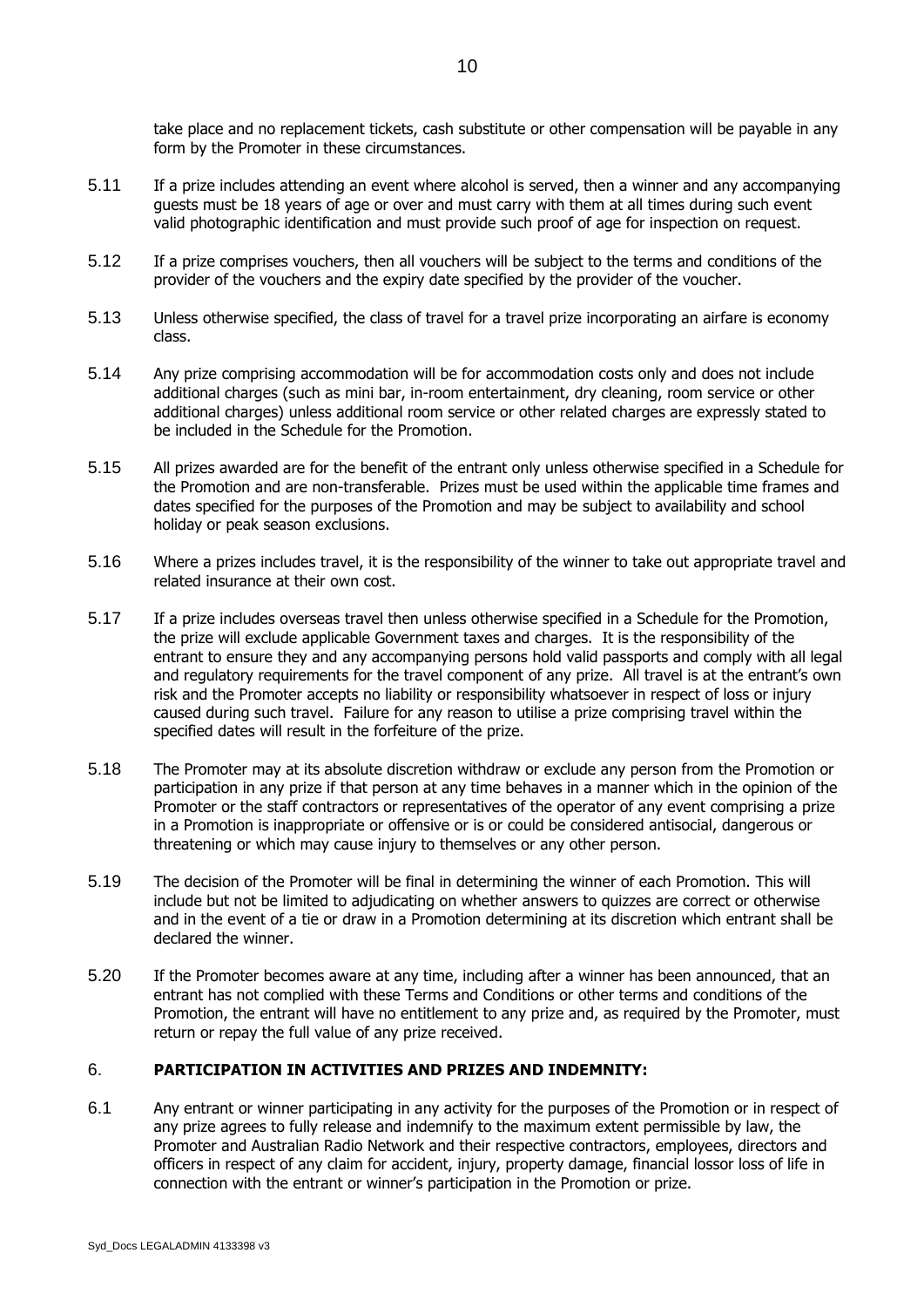- 6.2 The indemnity granted by each entrant and winner to the Promoter and Australian Radio Network and their respective contractors, employees, directors and officers pursuant to Clause 6.1 includes in respect of any cost, loss, expense, damage or liability whether direct or indirect or consequential, (present or future), and any fine or penalty incurred by the entrant or winner.
- 6.3 In respect of any prize comprising travel or any other activity, the winner expressly acknowledges that undertaking such travel or activity is at the winners own risk and sole discretion and that the winner will make their own assessment of the risks and of their own suitability to participate in or to undertake such activity or travel.
- 6.4 Each entrant and winner may at the discretion of the Promoter be required to execute a Deed of Indemnity & Release prior to their participation in a Promotion or prize in a form determined by the Promoter. The Promoter may deem an entrant ineligible to participate in a Promotion or ineligible to win a prize if they fail to provide such release or indemnity on request.
- 6.5 Unless otherwise specified in the applicable competition Schedule, winners may substitute a proxy to take part on their behalf – full details of proxy will need to be provided to the promoter prior to activity commencement. Such proxy to provide a release and indemnity in accordance with clause [6.1](#page-9-0) and otherwise to be bound by the Terms and Conditions of the Promotion.
- 6.6 Where an entrant or winner is under the age of 18, their parent or guardian will be required to sign the necessary indemnity and consent forms in order for the entrant to participate in the Promotion or prize.

#### 7. **PRIZE COLLECTION:**

- 7.1 Prizes must be claimed in person unless the winner is advised otherwise by the Promoter. The winner will be required to provide photographic identification for the purposes of collecting the prize. The collection of prizes is the sole responsibility of the winner.
- 7.2 For cash prizes, photographic identification must be provided in person at least 5 business days in advance of the intended pick up date to enable cheques to be drawn. Photographic identification will also be required when collecting the prize.
- 7.3 Lost cheques will only be reissued within 6 months of their original issue date and only once.
- 7.4 A copy of the Terms and Conditions and/or a signed receipt and acknowledgement must be signed and endorsed by any winner to indicate his/her understanding and acceptance of these terms.
- 7.5 Prizes will only be awarded following winner validation and verification. The determination of the Promoter or such judges as are nominated by the Promoter are final and no correspondence will be entered into.
- 7.6 If a prize is mailed to an entrant by the Promoter the Promoter shall not be responsible for any replacement or compensation if the prize is lost or is delayed so that for example tickets arrive after their scheduled event. It is at the sole discretion of the Promoter whether or not to mail any prize.

#### 8. **PUBLICITY:**

- 8.1 Each entrant consents to the content of their entry and any telephone entries or other call with the Promoter being recorded, broadcast and published online by the Promoter without payment.
- 8.2 If an entrant submits a photograph as part of a Promotion the entrant consents and hereby grants to the Promoter all rights necessary for the Promoter to edit and publish on its website the photograph at the Promoter's discretion and for other publicity purposes associated with the promotion of the Radio Station. The entrant warrants to the Promoter that all parties shown in the photograph have provided their consent for the purposes of the Promotion and that the photograph is in fact a photograph of the entrant where this is a requirement of the Promotion.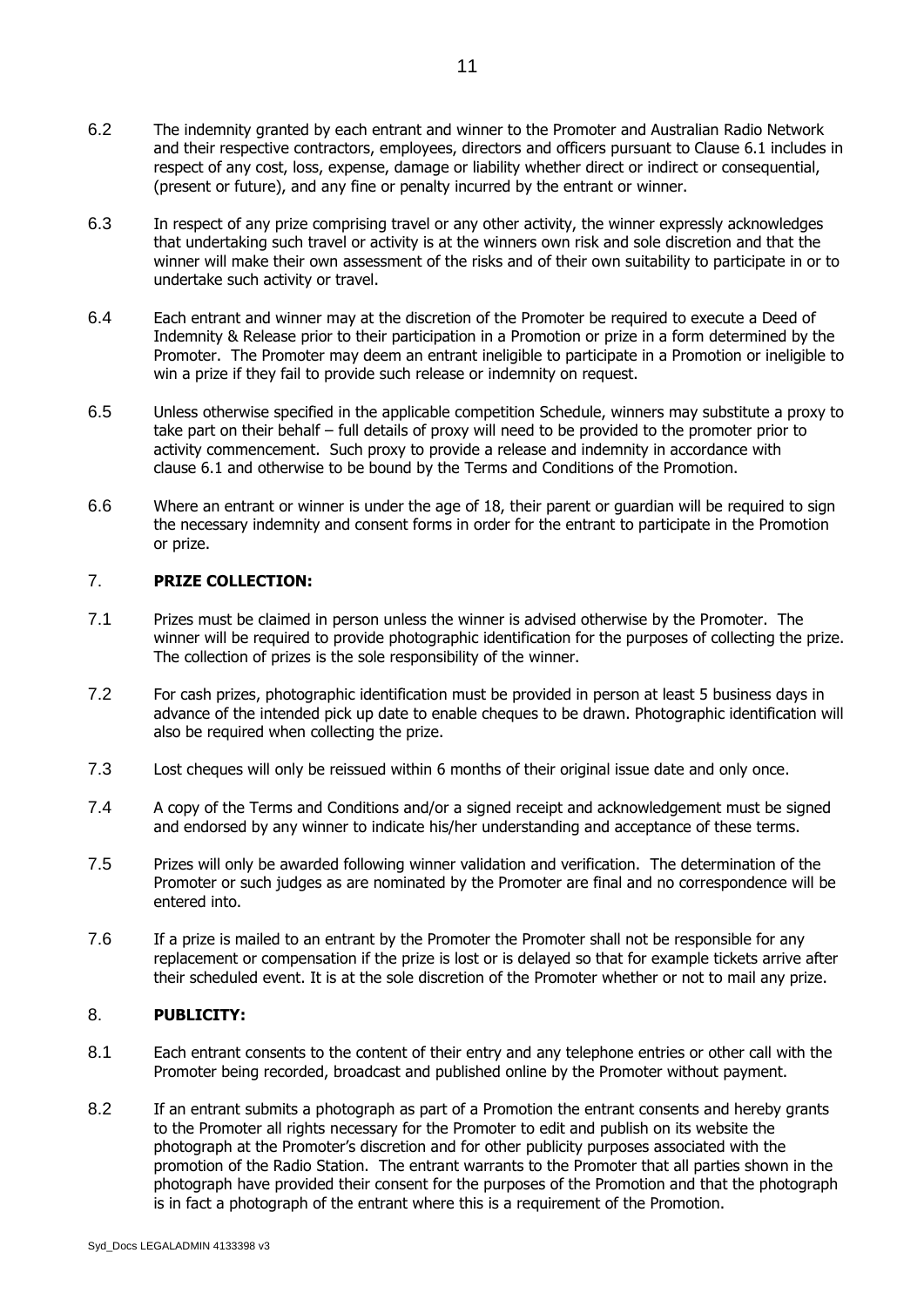8.3 Acceptance of a prize constitutes permission for the Promoter to use winner's name, suburb of residence, recording of winner's voice, photos and likeness and filming for advertising and promotional purposes by the Promoter for broadcast by radio and for use on line without compensation, unless otherwise prohibited by law. The winners name will NOT be used or listed in any other form of media without the explicit and written permission of the winner.

#### 9. **EXCLUSION OF LIABILITY:**

- 9.1 The Promoter takes no responsibility for the loss of prizes due to incorrect or imprecise delivery details provided by an entrant.
- 9.2 The Promoter makes no representations or warranties as to the quality, suitability or merchantability of any goods or services offered as prizes.
- 9.3 To the extent permitted by law, the Promoter is not liable for any loss suffered or sustained to personal property and including, but not limited to consequential (including economic) loss by reason of any act or omission, deliberate or negligent, by the Promoter, or its servants or agents, in connection with the arrangement for supply, or the supply, of any goods or services by any person to the prize winner(s) and, where applicable, to any persons accompanying the winners.
- 9.4 A winner (or his or her guests, parent or guardian as appropriate) may be required to sign and return any liability release provided by the Promoter and/or its contractors as a condition of the prize being awarded. Failure to return the signed releases and indemnities will result in the entitlement to the prize being forfeited and the selection of another winner.

#### 10. **OWNERSHIP OF ENTRIES:**

10.1 All entries (whether in written, audio or visual form, or a combination of those) become and remain the property of the Promoter (subject to the limits contained in the Privacy Statement).

#### 11. **DISQUALIFICATION:**

- 11.1 The Promoter is not responsible for lost, interrupted communications or unavailable network server or other connections, failed telephone, mid-delivery or computer transmissions or other errors of any kind, whether human, mechanical or electronic. For the avoidance of doubt, the Promoter is not responsible for technical delays associated with the IP delivery or the carriage service. Entrants in promotions that involve a cue to call may experience varying delays depending on their mode of reception.
- 11.2 The Promoter assumes no responsibility for any error, defect, delay, theft or unauthorised access to or alternation of entries. Subject to any written directions given under the applicable law, if for any reason, the Promotion is not capable of operating as planned, including infection by computer viruses, tampering, unauthorised intervention, fraud or any other causes beyond the control of the Promoter which corrupts or affects the administration, security, fairness, or proper conduct of the Promotion, then the Promoter reserves the right, at its sole discretion, to cancel, terminate, modify or suspend the Promotion.
- 11.3 The Promoter reserves the right, in its sole discretion, to disqualify any individual for:
	- (a) tampering with the entry process, including exceeding any limitation on the numbers of entries, or any other process as determined by the Promoter that in any way affects the fairness of the promotion;
	- (b) tampering with the operation of the Promotion or any web site of the Promoter or associated with the Promotions;
	- (c) acting in violation of these Terms and Conditions; or